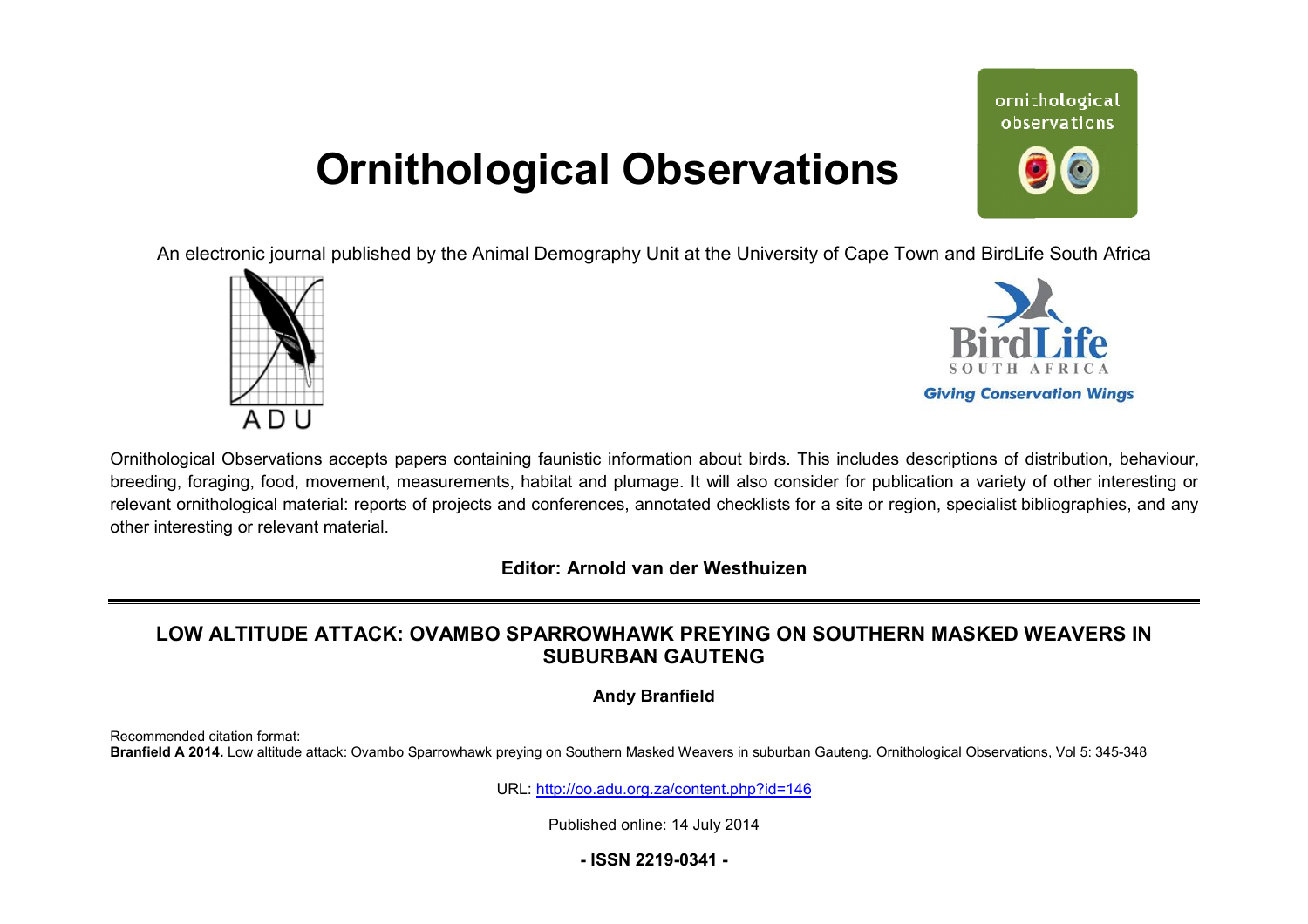## **LOW ALTITUDE ATTACK: OVAMBO SPARROWHAWK : PREYING ON SOUTHERN MASKED WEAVERS IN SUBURBAN GAUTENG**

*Andy Branfield\**

Citizen Scientist, SABAP2 Atlaser no 1858

\* Corresponding author: [andy.branfield@medicross.co.za](mailto:andy.branfield@medicross.co.za)

The Ovambo Sparrowhawk *Accipiter ovampensis* is the most common accipiter in Gauteng. In the area of the Jukskei River a density of 27 pairs in 740 km<sup>2</sup> is documented (Allen *et al.* 1984). In atlasing surveys for the second Southern African Bird Atlas Project (SABAP2) I have recorded the species 233 times in eleven pentads (5' longitude x 5' latitude). At the end of February 2014 it represented a reporting rate of 14.5% of full protocol data cards submitted to the SABAP2 database. This species had been described as the " "most falcon-like of accipiters with relatively long wings and short tail". Its hunting technique is also more falcon-like than that of other accipiters (Allen, 1997). It usually hunts in open areas. Typical accipiters (Allen, 1997). It usually hunts in open areas. Typical<br>recorded hunting methods involve "stooping after soaring to 100-150 m, or swooping from an exposed perch about 30 m high" (Allen 1997; Allen *et al.,* 1984). Ferguson-Lees (*et al*. 2001) add " "[it] more typically forages on the wing over woodland or adjacent grassland and other open country and chases individual birds or flocks it flushes".

I have documented further hunting methods involving the forcing of water birds into the water with extended legs from low altitude and hunting from a low perch over open water (Branfield, 2014 2014).



Ovambo Sparrowhawk **Accipiter ovampensis** 13 July 2014

Distribution comparison (Full Protocol ONLY)- QDGC Level

**Fig 1** – The SABAP2 map indicating distribution of the Ovambo Sparrowhawk with the grey squares SABAP1 records, green squares the overlap between SABAP1 and SABAP2 and the red squares SABAP2 new distribution records.

Chases of 100-200 m with prey taken close to the ground with a success rate of 6 out of 46 attempts have been documented (Allen, 1997; Allan et al., 1984). I have previously recorded largely unsuccessful attempts with much shorter chases close to the ground (Branfield, 2013). Documented prey are exclusively birds (Kemp et *al.*, 1975; Allan *et al.,* 1984; Tarboton *et al.*, 1984) and include doves *al.*, 1975; Allan e*t al.,* 1984; Tarboton e*t al.*, 1984) and include doves<br>(n=57), pipits (12), cuckoos (8), flycatchers(6), weavers(6),

Legend SABAP1 SABAP2 overlap SABAP1 SABAP2 New distribution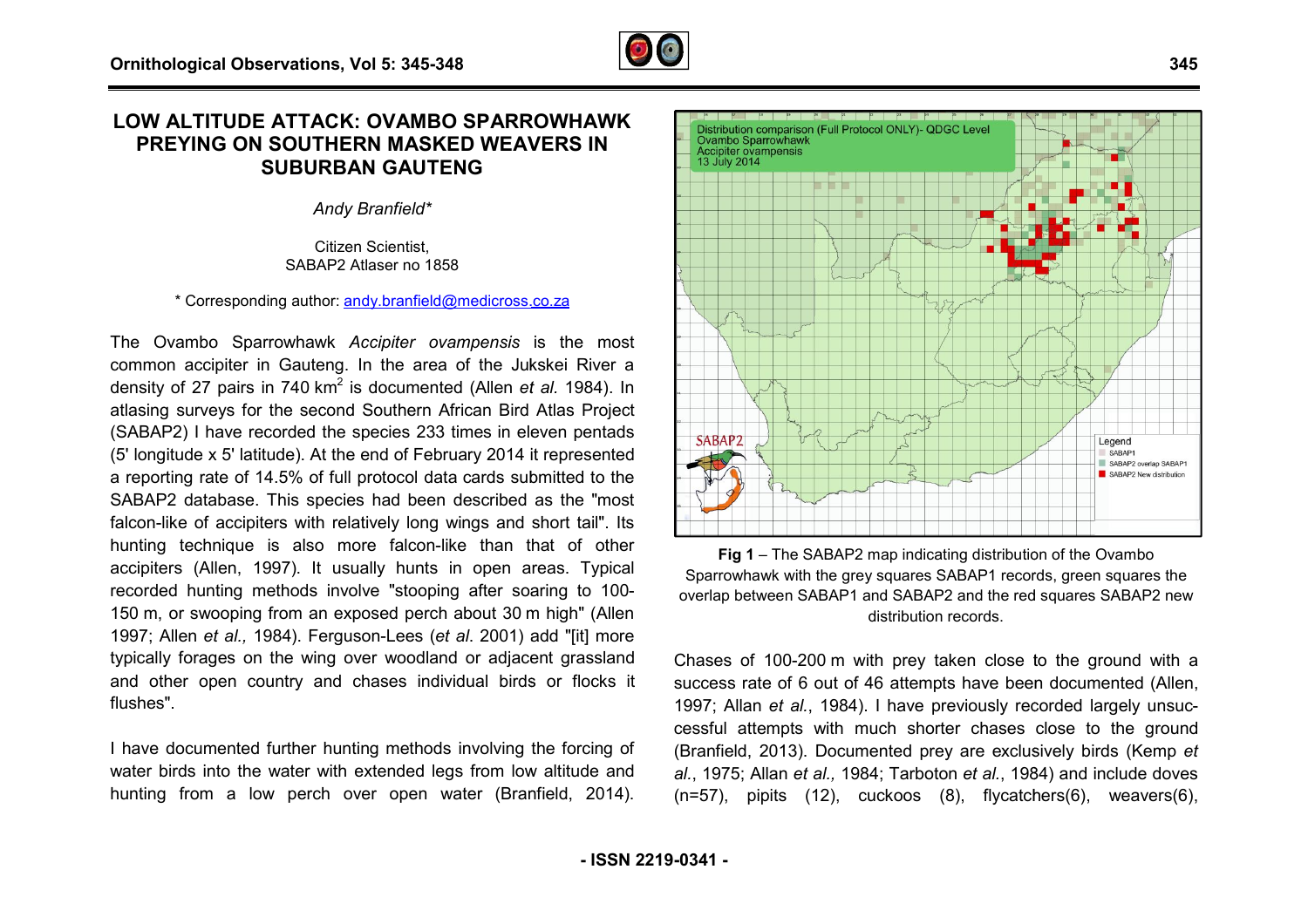



**Fig 2** – An Ovambo Sparrowhawk on its hunting perch. © Niall Perrins

widows (6), swifts(3), kingfishers(2), and robin-chats(2). Other prey includes mousebirds, bee-eaters, wood-hoopoes, woodpeckers, swallows, drongos, prinias and escaped Budgerigar *Melopsittac Melopsittacus undulatus* (1 each) (Hockey *et al.* 2005). In a previous account (Branfield, 2013) only the Green Wood-hoopoe hoopoe *Phoeniculus purpureus* had been previously recorded as a prey item already. The

following species were added: Rose-ringed Parakeet Psittacula *krameri*, Common Myna *Acridotheres tristis* and Western Cattle Egret Bulbulcus ibis. Predatory attacks on the following species are described in a further paper on the hunting behaviour of the Ovambo Sparrowhawk: Giant Kingfisher *Megaceryle maximus* , African Black Duck *Anas sparsa* and Reed Cormorant *Phalacrocorax africanus* . These all were unsuccessful attacks (Branfield, 2014 2014). The largest documented prey item recorded was an A African Olive Pigeon *Columba aquatrix* that was surprised and killed while feeding on the ground (Branfield, 2013).

This paper describes a series of successful attacks on several groups of Southern Masked Weavers *Ploceus velatus* by an adult male Ovambo Sparrowhawk using hunting techniques previously undescribed.

I have been monitoring the resident pair of Ovambo Sparrowhawks in the Saint Stithian's School property for many years ( (pentad 2605 2800). The school property is large and it is situated in Lyme Park, Sandton. Commendable concerted efforts have been made by the school to preserve the natural habitat and plant indigenous trees. Sometimes in the early evening I see either the adult male or female bird flying over their territory usually starting at low altitude and of circling to about 150 m before settling in for the night. The combination of both exotic and indigenous trees together with open areas makes the environment an ideal hunting and breeding ground for an avian predator like the Ovambo Sparrowhawk. chool to preserve the natural habitat and plant indigenous trees.<br>etimes in the early evening I see either the adult male or female<br>Iying over their territory usually starting at low altitude and often

While atlasing around 18:30 on 12.02.2014 I saw an adult male Ovambo Sparrowhawk alight on the branch of an exotic Black Wattle tree *Acacia mearnsii*. The branch selected was about eight metres above the ground and it was surrounded by fairly dense foliage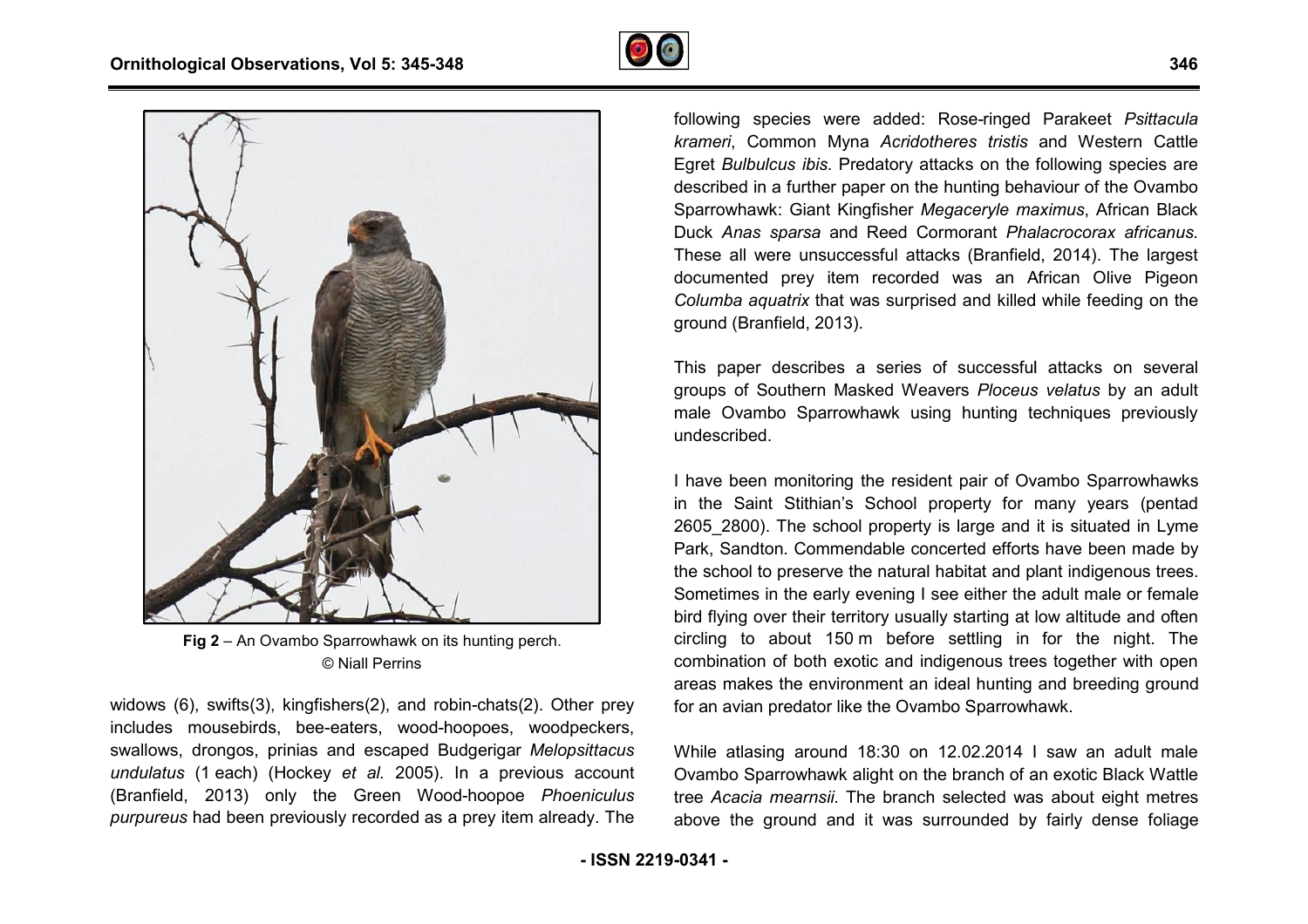

which hid the bird from view but allowed it unrestricted taking off and landing on the bough. I was on the banks of a small dam in the north western corner of the school grounds on the dam wall with reed banks to the west and the tree just described to the north-east. To the north and east are open sports fields. Along the western side of the lower sports field is a row of indigenous Acacia trees, the tops of the lower sports field is a row of indigenous Acacia trees, the tops of<br>which were just above the level of the dam wall. The tree is next to the flight path of small groups of Southern Masked Weavers that had been out foraging and were returning to the reed beds to roost for the night. These birds were flying in a direct east-west direction at an altitude of about 10 m and directly towards the hidden accipiter. As the birds got to a distance of about 10 m from the predator, the Ovambo burst from cover and approached the group rapidly head on. As the group scattered in panic the Sparrowhawk pursued a single bird which it pursued at almost grass level in twisting flight. This attempt at acquiring a meal was unsuccessful and the accipiter returned to his hidden perch. The entire encounter lasted less than a minute. About ten minutes later a next group of weavers approached the hidden Ovambo. In a burst of activity the same process was repeated with tragic consequences for a female weaver this time. She was caught in flight at low altitude with an extended left leg and grasping talon. Disappearing from view, the sparrowhawk was lost within the dense canopy of an indigenous *Acacia* tree. Here I assume it dismembered and fed on it's prey. The entire successful action took less than a minute and it involved incredible agility in flight at low altitude with the chase occurring mainly over sports fields and a grass embankment. icted taking off and<br>all dam in the north<br>lam wall with reed<br>the north-east. To d and fed on it's prey. The entire successful<br>a minute and it involved incredible agility in<br>า the chase occurring mainly over sports fields

I returned to the area the next day and at about 18:30 I observed another fatal interaction between the same two species. Using a similar technique of ambush and direct flight, the male again flew towards a returning flock of weavers, scattering them in panic. The

sparrowhawk pursued a single weaver, initially at low altitude, and sparrowhawk pursued a single weaver, initially at low altitude, and<br>then along the row of indigenous *Acacia* trees. He feined as if to return to the Black Wattle before suddenly diving into a small green tree where he had noticed some of the weavers were taking cover. Seconds later he emerged with a female weaver grasped in the right talon. The predator proceeded to fly north to enjoy his meal. Once more the entire ambush-pursuit-plunge-grasp action had taken less than a minute. more the entire ambush-pursuit-plunge-grasp action had taken less<br>than a minute.<br>Although weavers have been documented previously as prey items

the particular weaver species are not recorded (Hockey *et al.*, 2005). The prey items and the groups of birds involved in this account were all Southern Masked Weavers.

A female Southern Masked Weaver weighs about 30 g. Typical Ovambo Sparrowhawk prey weights are 10-60 g for males and up to 250 g in females (Ferguson-Lees *et al.*, 2001) so these are average sized prey items (Hockey *et al.*, 2005; Branfield, 2013).

Until recently the Ovambo Sparrowhawk has been described as specialising in catching birds in flight, using a falcon-like hunting technique. It either perches high up on the edge of woodland, preferring to chase birds over open areas rather than through vegetation, or it stooped at prey from a high soaring flight (Oberprieler, 2012; Branfield 2013). vegetation, or it stooped at prey from a high soaring flight<br>(Oberprieler, 2012; Branfield 2013).<br>I have now described two additional low altitude hunting techniques

employed by the Ovambo Sparrowhawk to capture quarry:

The first involves a method of catching avian prey in flight while hunting from a low perch over open water and attempting to force the intended prey into the water (Branfield, 2014).